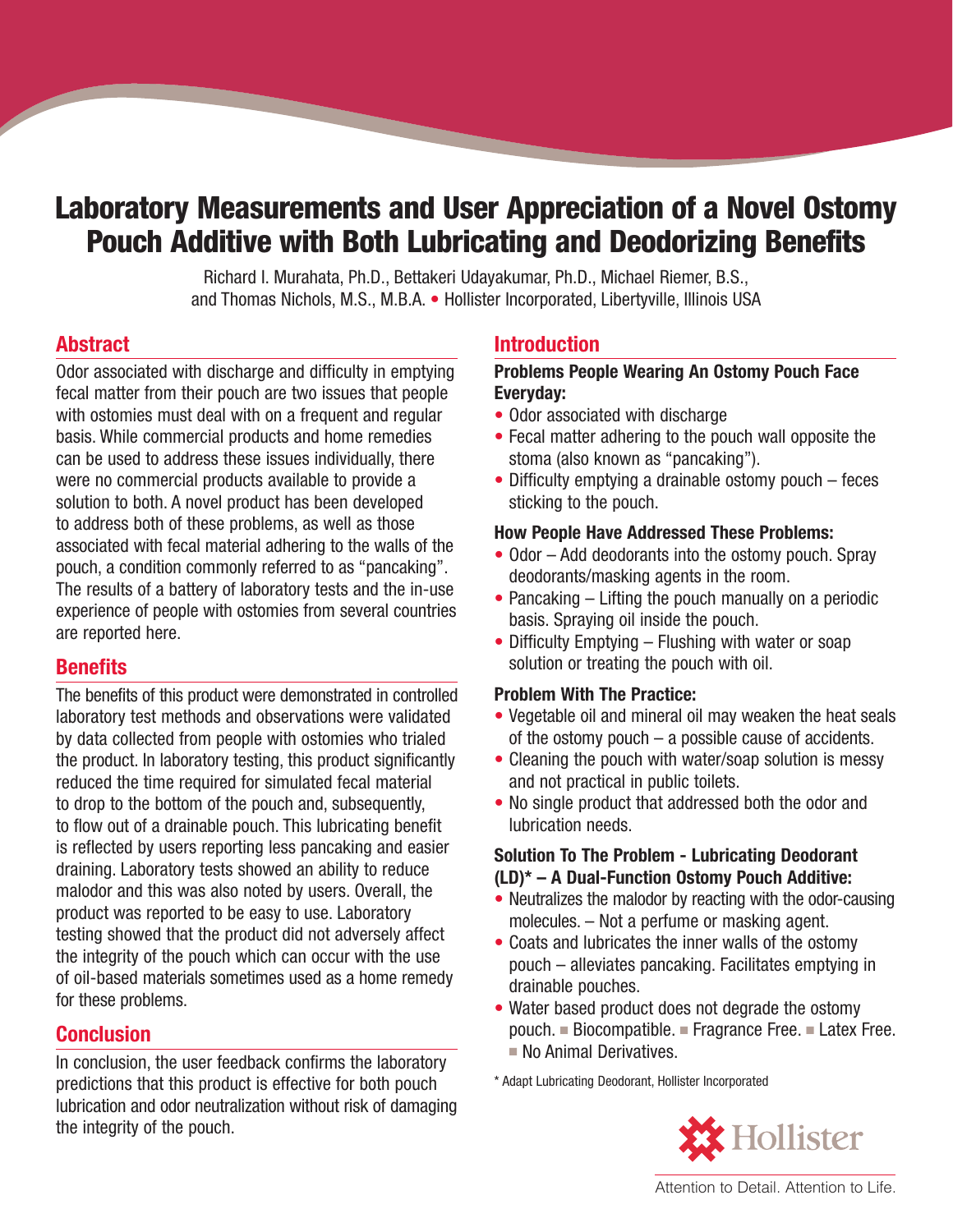## **Comparison of Laboratory Evaluation Results to Survey Feedback from People with Ostomies**



#### ■ Closed Two-Piece 16%

- Drainable One-Piece 26%
- Drainable Two-Piece 51%

#### **Survey Method:**

People with ostomies were surveyed at national or international meetings or via retailer distribution. Participants used the Lubricating Deodorant (LD) according to product instructions and the assessment was done following pouch draining or pouch change. Responses were chosen from five-point rating scales with anchors; the three most positive ratings were categorized as favorable and the two least positive ratings were categorized as negative.

#### **Survey Participant Details**

Average age - 61 Years Average height - 165 cm (65 inches) Average weight - 64 kg (141 lb.) Average number of years since stoma surgery - 7.7 Years

## **Deodorizing Effect of Lubricating Deodorant (LD)**



Lubricating Deodorant (LD) neutralizes sulfur odor efficiently. Chopped garlic or onion was used as source of sulfur odor. Volunteer panel evaluated the odor intensity by sniff test.

#### **User Evaluation**



Approximately 93% of participants had a favorable response to LD's ability to address their odor issue (above left).

When asked to compare the deodorizing ability of LD to the product that they are using currently, 92% of the participants rated LD favorably (above right).

## **Laboratory Evaluation** 5.0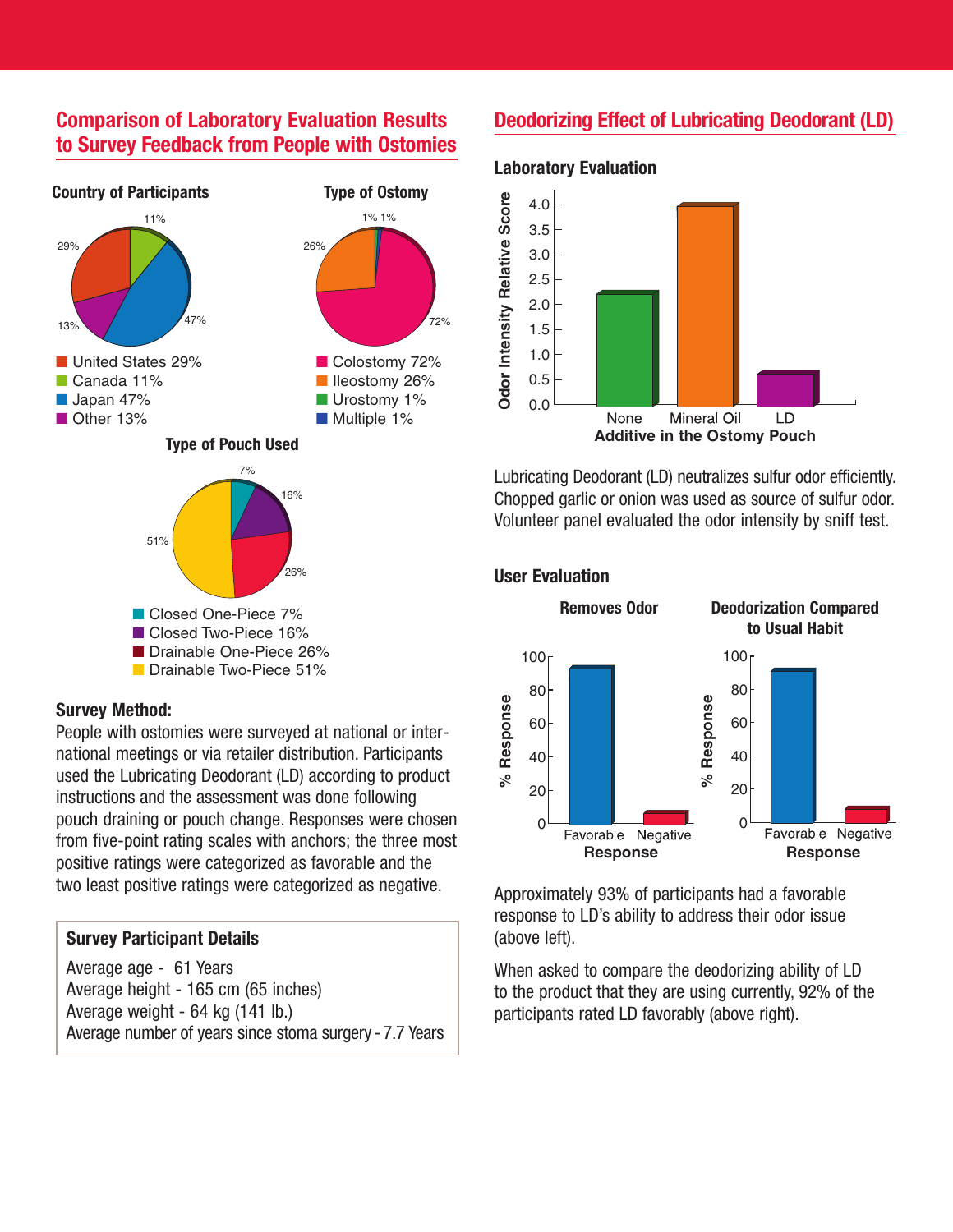## **Lubricating Effect of LD**



Lubricating Deodorant (LD) provides excellent lubrication to the walls of the ostomy pouch. Simulated feces was loaded into the pouch through the barrier opening. Time that elapsed to reach the bottom of the pouch was measured as Drop Time. After opening the bottom clamp of the drainable pouch, the time to empty without manual push was measured as Drain Time. [Note: If the simulated feces did not drain in 5 minutes, the experiment was terminated and a drain time of 300 seconds was assigned.]



About 97% of the participants rated LD favorably as an effective lubricant in helping the pouch-emptying process (above left).

Approximately 98% of survey participants indicated that with LD, the emptying process became easier than usual (above right).

## **Lubricating Effect of LD**



#### **Dynamic Coefficient of Friction**

The lubricating effect of Lubricating Deodorant (LD), (the ability to keep the two walls of the pouch separate) was demonstrated by measuring the dynamic coefficient of friction between the film surfaces. None refers to no additive between the film surfaces.

#### **User Evaluation**



**Reduces Pancaking**

The ability of Lubricating Deodorant (LD) to coat the ostomy pouch wall and reduce "pancaking" was surveyed. Approximately 92% of the people responded favorably about the ability of LD to reduce pancaking.